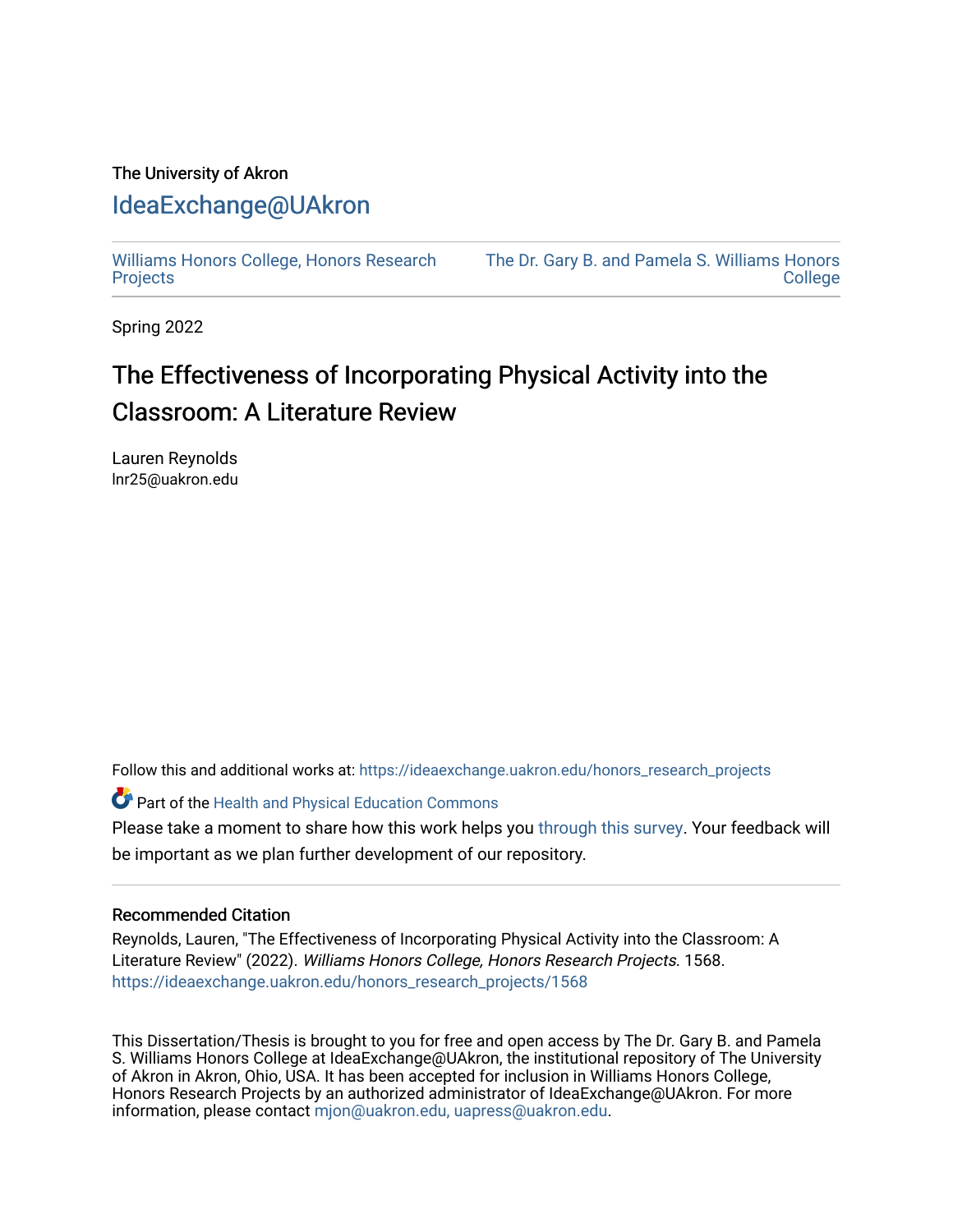The Effectiveness of Incorporating Physical Activity into the Classroom: A Literature Review

Lauren Reynolds

The University of Akron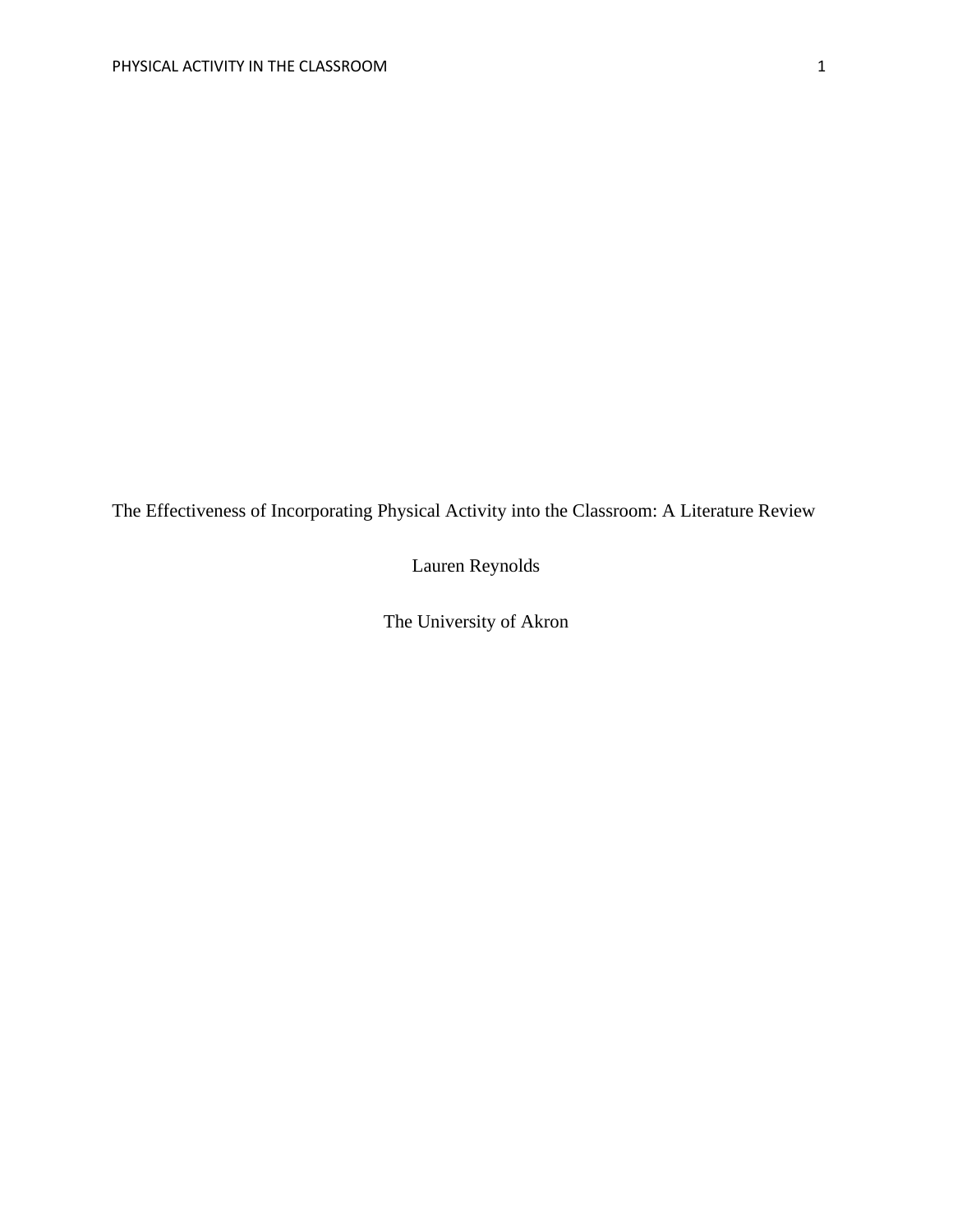# **Abstract**

Keeping students engaged and achieving in their academic content in school is becoming a very difficult task for teachers all across the nation. A relatively new concept that many teachers and schools are attempting to try in order to accomplish this task is incorporating physical activity in the classroom. However, we still wonder just how effective this integration is and what are the effects across the various grade levels and subject areas? To answer this question, relevant articles were researched, and information was gathered on studies that have been previously done. Results show that overall physical activity incorporated in the classroom will support higher grades, an increase in concentration, a decrease in sedentary activity, among many other benefits. Physical activity is a strategy that has been shown to benefit students and teachers when integrated in the classroom.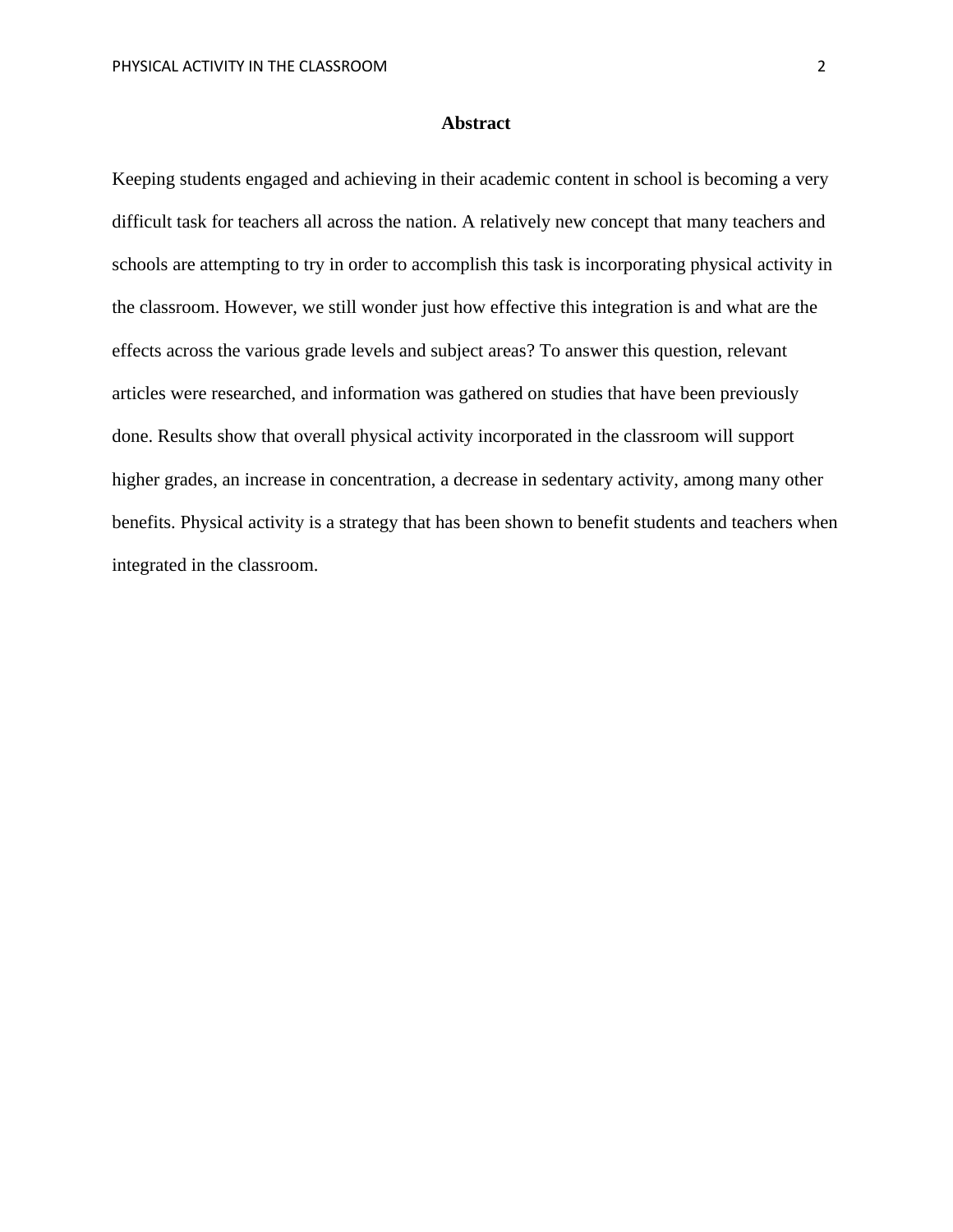All teachers want their students to achieve as much as they possibly can, and most teachers are constantly looking for effective ways in which they can help their students do just that. "Our findings emphasize the importance of student academic self-concept for determining engagement patterns and show that patterns of higher engagement led to higher achievement" (Schnitzler et al., 2020). Knowing that there is a direct link between student engagement and student achievement, it is imperative that teachers are always striving for new and exciting ways to keep students engaged, motivated, and wanting to learn. If they are able to do that, then their students are much more likely to achieve. An indicator of success as a teacher is usually when there is a high level of student engagement. However, realistically generating a high level of engagement within the modern classroom can be a challenge (ViewSonic, 2020). One strategy is incorporating physical activity into the classroom. This has been an increasingly common strategy amongst teachers as they have begun to use it to keep their students better engaged in the academic content they are learning. However, only 10.7% of elementary, 7.5% of middle school, and 2.2% of high school districts require schools to provide regular physical activity breaks during the school day (Stoepker & Dauenhauer, 2020). So, the question still stands: What are the effects of incorporating physical activity into the classroom, and what are the effects at certain grade levels and certain subject areas? The research done within this paper was obtained from professional websites, the University of Akron Libraries, and Google Scholar and was chosen based on the research studied and information offered. Also, the research within this paper will discuss what classroom physical activity is, the general effects it has on student achievement, performance, and movement, while also looking more specifically into its effects on certain grade levels and subject areas.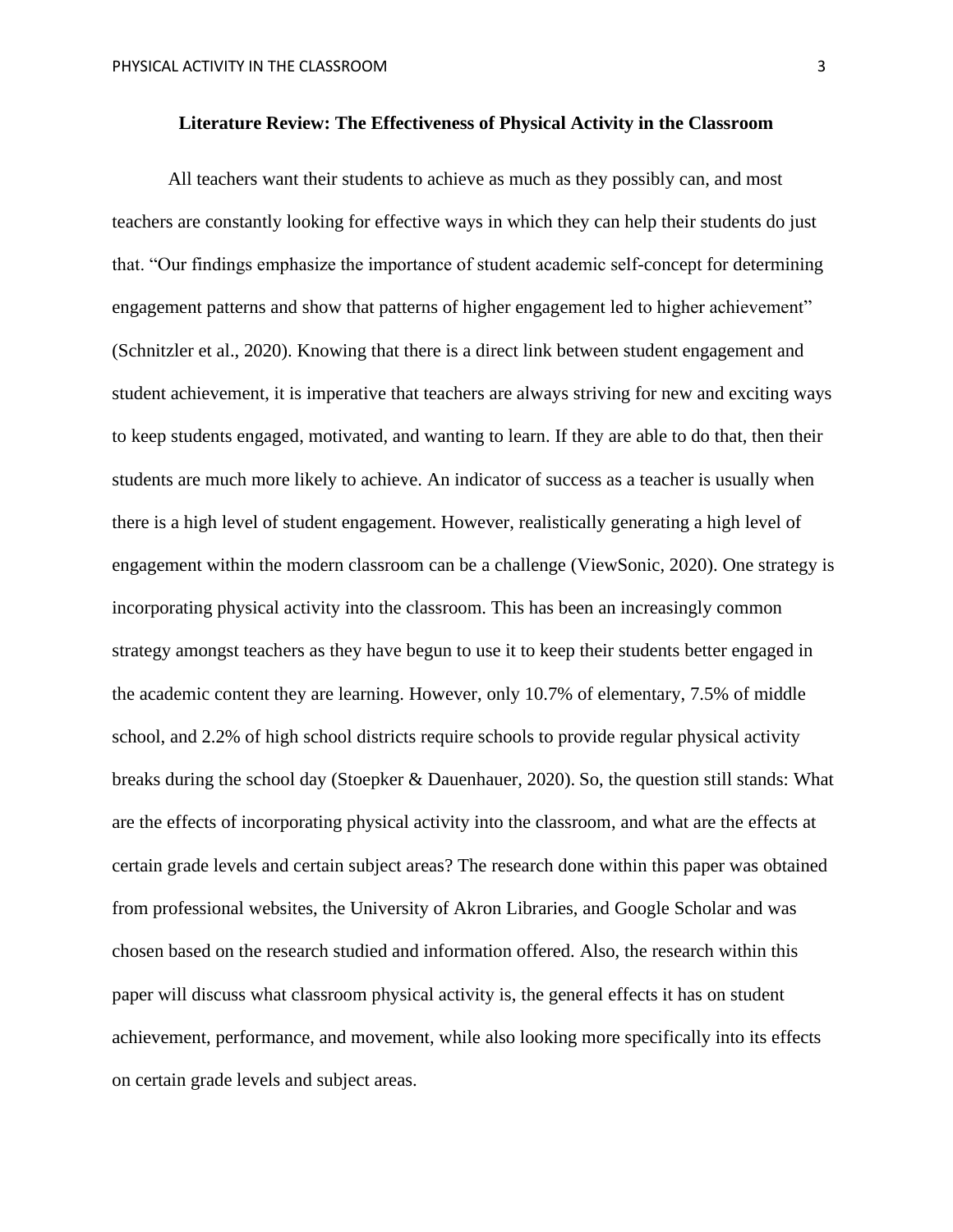## **Methodology**

The research for this project was done by building on existing work and research. This review has examined qualitative and quantitative data to support its findings. While researching the existing work done on this topic for the review, the University of Akron University Libraries were used as well as Google Scholar. The University Libraries is an online library that is offered to the students at The University of Akron. While using these search engines and conducting the research, key words that were used include "physical activity in the classroom", "improve achievement or performance", and "effectiveness". These words were paired with the specific grade level and subject area that was being researched at that time. All sources that were used to support this topic were chosen because they are peer-reviewed, they are primary sources of the study, and they were written by authors who are professionals in their field. Also, all sources that were used can be found and published on reliable sites such as the Centers for Disease Control and Prevention, Active Living Research, and Health Psychology Report. Each source that was chosen was written no more than 10 years prior to the current date to allow for the most up-todate information in regard to the topic of incorporating physical activity in the classroom.

#### **General Classroom Physical Activity**

Classroom physical activity is, "defined as any physical activity done in the classroom." It can take place at any time and can occur in one or several brief periods of time during the school day. Classroom physical activity should be offered in addition to physical education and recess and at all school levels (Center for Disease Control and Prevention [CDC], 2018). This can be done by giving students physical activity breaks throughout the school day or by incorporating the physical activity into a planned academic lesson. According to Mullender-Wijnsma et al. (2016):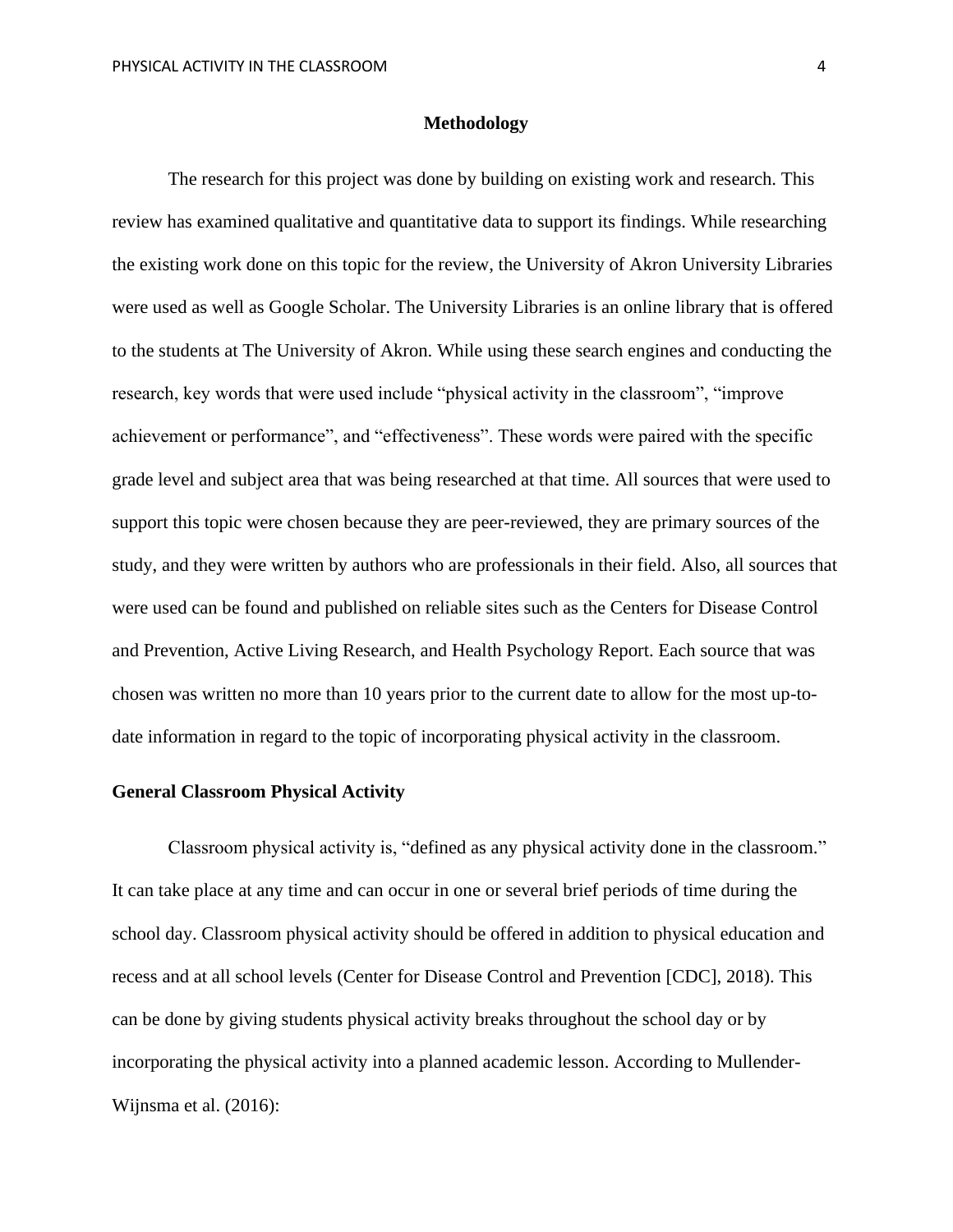Integrating physical exercise into visual and auditory academic lesson content may have several benefits. First, sensorimotor information obtained by the body (for example, through physical activity) appears to be an effective aid to learning during childhood. Second, it has been found that moderate to vigorous physical activity that immediately increases activity in the brain may enhance attention, and this might cause enhanced academic engagement after physically active academic lessons. (p. 2)

Students can benefit from classroom physical activity by having improvement of concentration and the ability to stay on-task in the classroom, improving their motivation and engagement in their learning process, and helping to improve their academic performance like higher grades and test scores (CDC, 2019).

#### **Effectiveness at the Elementary Grade Level**

The general idea about elementary grades is that at this age, it is necessary that students receive time during the day to exert their energy. Within these grades, students are generally given an allotted time for recess as well as a required PE class. However, schools often make the decision to reduce the number of PE classes in order to increase the number of academic classes (Podnar et al. 2018). Children's physical activity levels are declining, and they are spending more time participating in sedentary activities. This is important since students are in school for most hours of the day, 5 days a week, and for most of their childhood and teenage years (Podnar et al., 2018). A study was done on students in first to fourth grade to show the effects of 5-minute classroom based physical activity on students' on-task behavior. During the 12-week study period, teachers conducted a 5-minute physical activity in the middle of a 45-minute academic lesson. Many benefits came of this classroom-based physical activity including an increase of physical awareness in schools, an improvement in academic performance, and an effective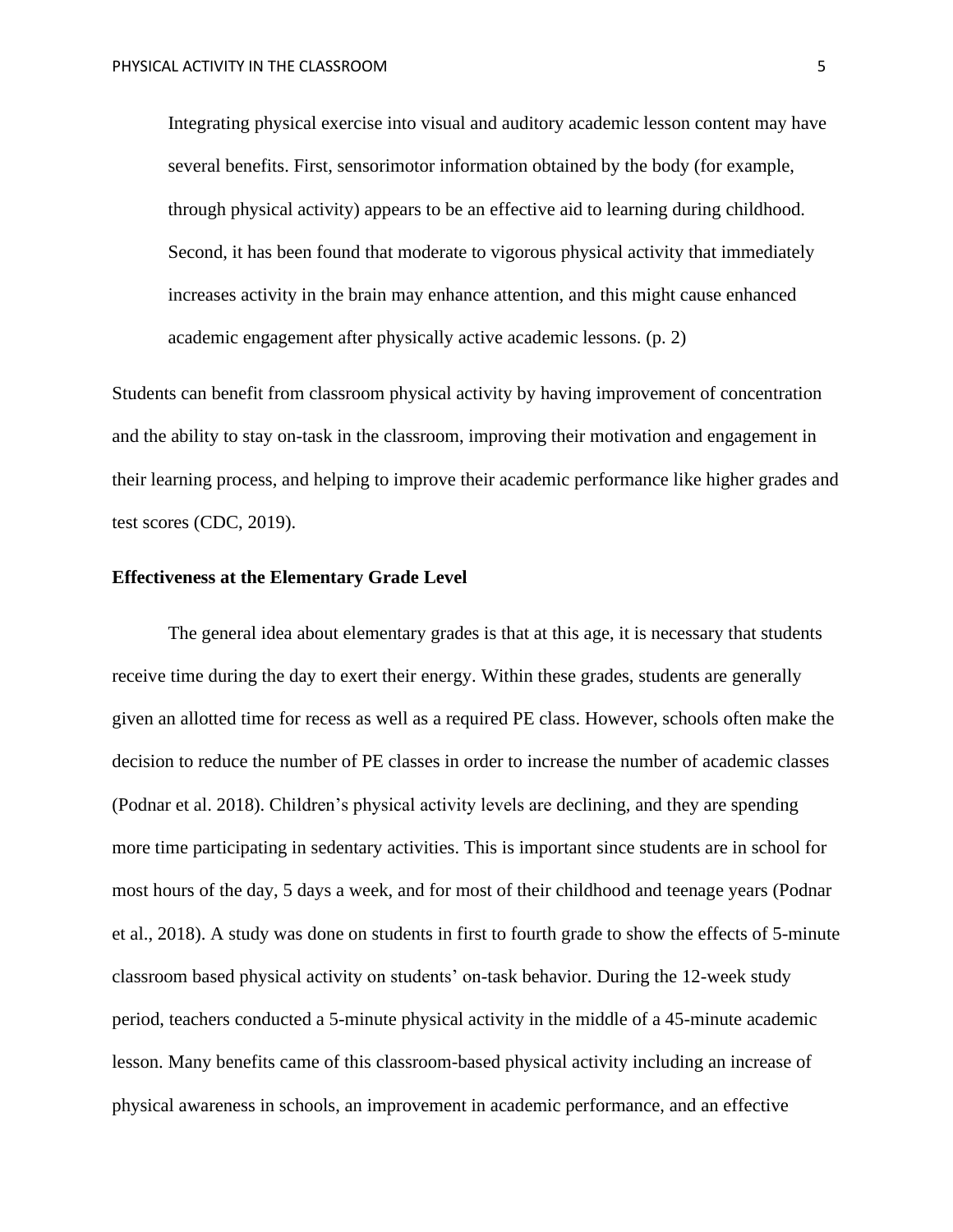transfer of knowledge to pupils (Podnar et al., 2018). Overall, according to Podnar et al. (2018), the results of the study show a direct and positive correlation between having physical activity systematically implemented into the classrooms and on-task behavior in the elementary grades.

## **Effectiveness at the Middle Grade Level**

Limited research has been done in regard to the integration of physical activity into the middle grade classroom compared to the elementary and high school levels. However, research done by Active Living Research has offered some information on how physical activity in the classroom can affect middle school-aged children and also provides an overview of the effects that it has on the developing brain. Students of ages eleven and twelve, who participated in lessons involving physical activity, including fitness stations and team games at varied intensities, showed a greater recall percentage of vocabulary words on a memory task than students who did not participate in the activities. This suggests that participating in physical activity lessons may support immediate as well as delayed memory in students (Active Living Research [ALR], 2015). Looking at another study of 115 young adolescents, it shows that lessons requiring coordination like balancing and reacting were associated with better concentration on academic tasks (ALR, 2015).

# **Effectiveness at the High School Level**

Student achievement and performance in high school is very important. For those preparing for graduation, college, along with many other paths students will take, their academic achievement in high school will greatly affect their futures. A study was conducted to see if a group of high school students would be impacted if pedal desks were placed in the classroom. These pedal desks were placed under students' desks in order to allow students to maintain their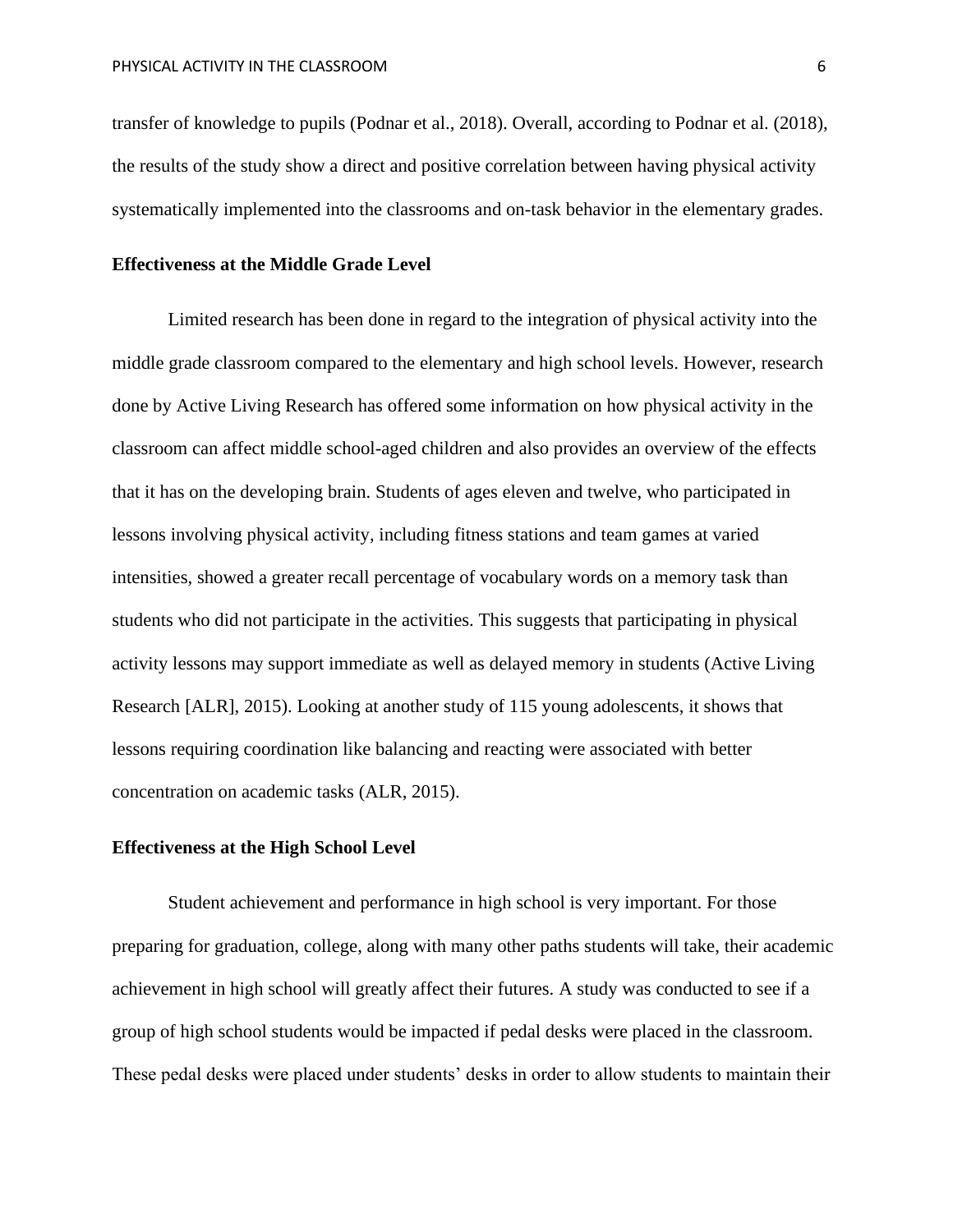comfort and desk space while also increasing their physical activity (Cornelius et al., 2020). In this 14-week study, there was no increase in on-task behavior, therefore no increase in achievement. No other researched article was able to find these results, all others found at least a slight increase in achievement when physical activity was involved in the classroom. However, the authors discussed that there were several possible explanations for this result. One reason being that the activities being completed while using the pedal desks included completing quizzes, completing book work, organizing notebooks, and listening to lectures and presentations. According to Cornelius et al. (2020), the range in cognitive tasks may have impacted their ability to pedal and were a distraction during some of these activities. According to Stoepker and Dauenhauer (2020), only 27.1% of high school students participate in the recommended amount of physical activity per week and 29.8% attend a daily physical education class. A possible solution that could help address this low amount of physical activity in high school students is the integration of physical activity within the classroom. A study was done to examine high school teachers' and students' perceptions of classroom physical activity and what types of activities would be age appropriate for this grade level to maximize the participation of both parties in classroom physical activity. These perceptions are important to understand because integrating physical activity into the classroom at the high school level has shown positive effects on in-class student behavior, academic performance, and daily physical activity participation. It was found that both teachers and students value the integration of physical activity in the classroom, however, they have some differing views on various components that are involved in providing these opportunities (Stoepker & Dauenhauer, 2020). These differing views include implementation time of day and length of time of the implementation. However,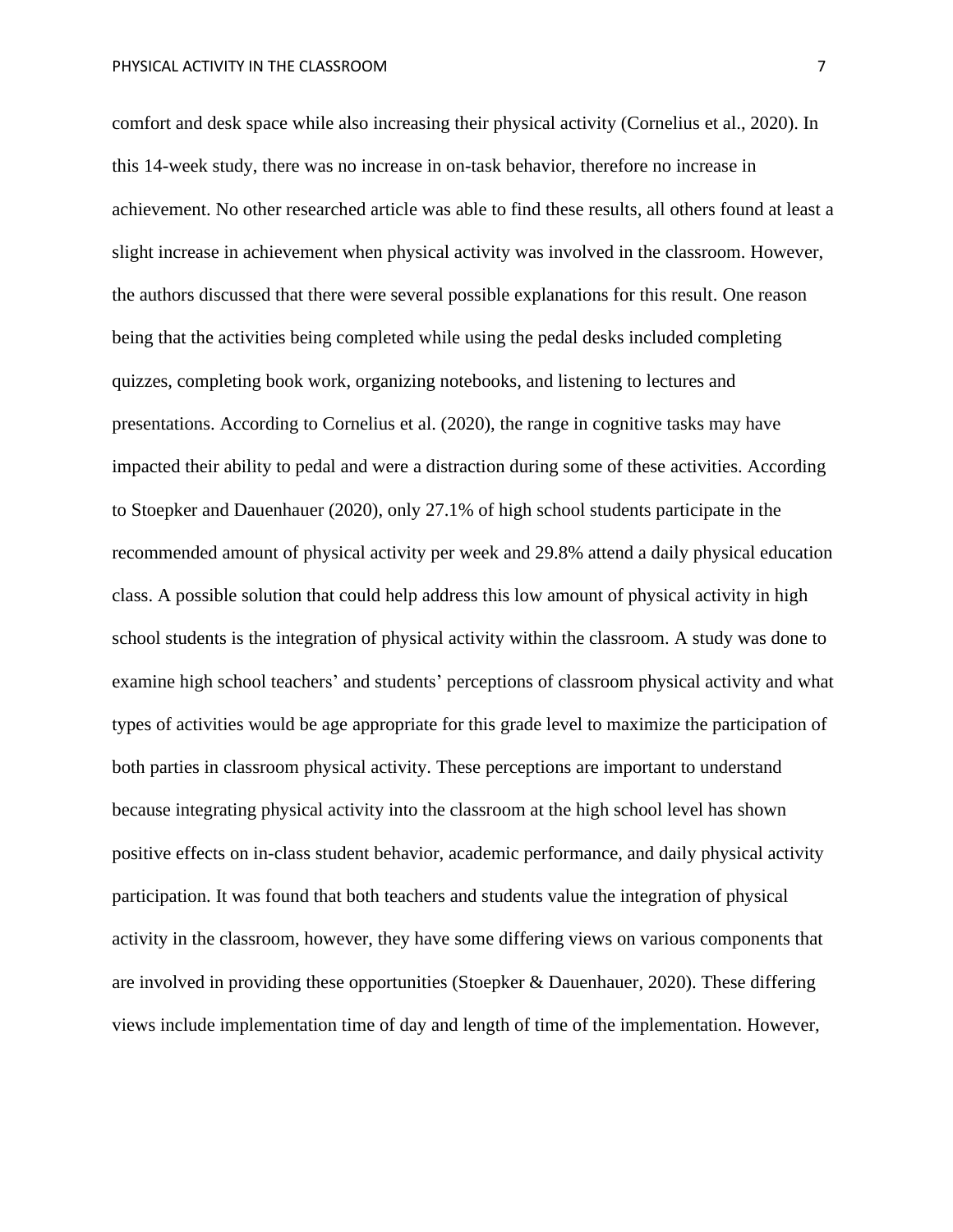both students and teachers agreed in this study that yoga would be the best and most effective physical activity to do at the high school level.

## **Physical Activity in the Mathematics Classroom**

There is much research that has been done on the effectiveness of incorporating classroom physical activity to improve students' math performance. One recent study done in 2021 compared the effectiveness of teachers integrating physical activity into their math lessons using the 'Move for Thought' kit with taking activity breaks that had no connection to the subject being taught and traditional lessons. The study showed that out of the three groups, the first being a group participating in math lesson that integrated the 'Move for Thought' activities, the second being a group that took activity breaks that had no connection to the math lessons, and the third being a group that only received traditional lessons, the effects were the highest in the 'Move for Thought' group, involving physical activities related to the math curriculum (Mavilidi & Vazou, 2021). In another study, students were taught intervention lessons that incorporated physical activity for 15 minutes per day, 3 times a week, for 2 years. This math intervention required students to participate in activities such as jumping on a spot 8 times to solve the multiplication problem "2 x 4". These lessons were done with the support of a presentation on the electronic whiteboard and the exercises were aimed at moderate to vigorous intensity (Mullender-Wijnsma et al., 2016). After 2 years of this intervention, analysis showed that significantly greater gain in mathematics speed test and general mathematics, and overall, these gains were equivalent to 4 months more learning compared to the group that did not participate in the intervention (Mullender-Wijnsma et al., 2016).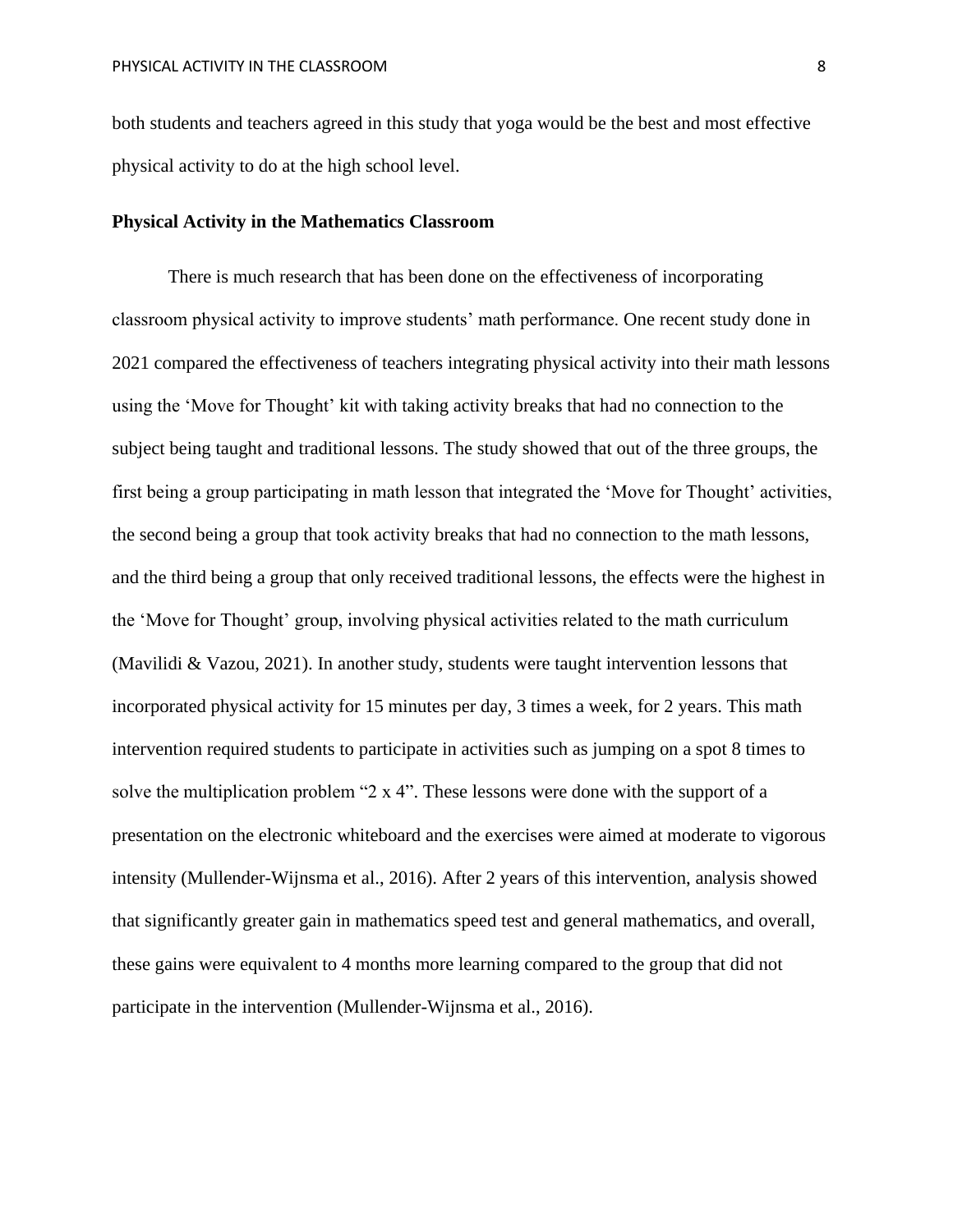#### **Physical Activity in the Science Classroom**

In a 7-week study, researchers integrated an Active Science curriculum into fifth and sixth grade science classes. These classes were 2 days per week and 90 minutes in length and met the learning objectives of that particular class and school. Students would participate in a particular physical activity during the class for a half of the class time on the first day. These physical activities would include hiking, tennis, along with others and students would spend approximately 45 minutes participating in these on the first day. On the second day, students would enter their physical activity information into the Active Science website, which would then show figures and data of the individual students as well as the entire class. According to Finn and McInnis (2014):

The students then completed the data analysis questions that focused on graphical interpretation and scientific inquiry. During the second half of class, the science teacher would teach the science content of the day and integrate the student PA (physical activity) data into the lesson. The science content focused on human body systems, nutrition, fitness, and scientific investigation. The teachers implemented their own handouts, readings, and information to help the students learn the science content. The key to the science content was that the teachers always integrated the students' PA data into the lesson. (p. 241)

As a result of this study, researchers found that incorporating physical activity into the science classroom such as a program like Active Science caused the students to enjoy the lessons because they felt it improved some behaviors in the classroom such as alertness, focus, and concentration. Teachers also felt that the students' science inquiry skills were improved as well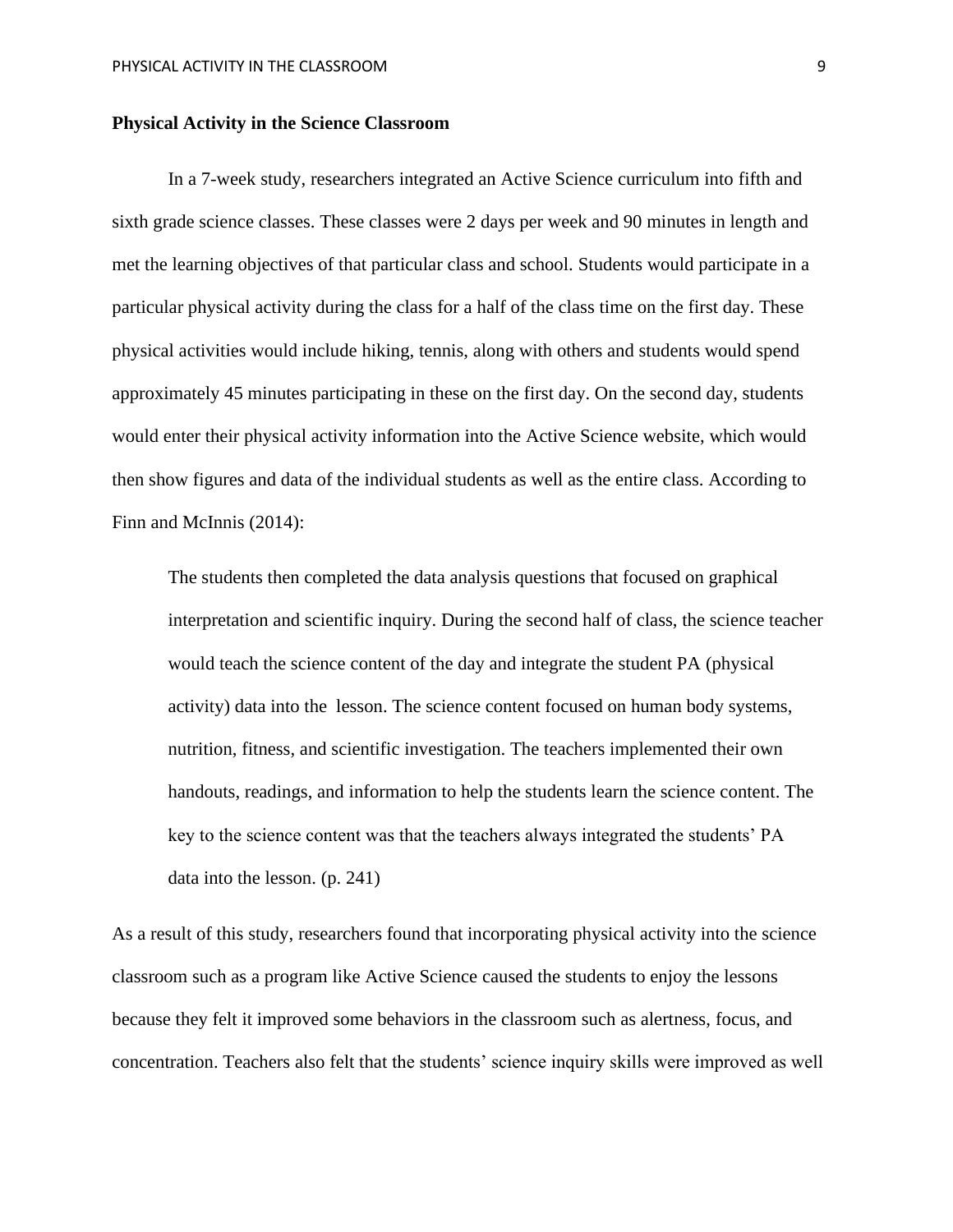as an increase in science content knowledge, and that students were exposed to the use of technology during the lessons (Finn & McInnis, 2014).

## **Physical Activity in the Language Arts Classroom**

Incorporating physical activity into the language arts classroom can offer many benefits to students of all ages. Within most language arts classrooms, the main focus is reading and writing, which includes skills like reading comprehension, fluency, spelling, among many others. Active Living Research's (2015) study found the following:

After walking on a treadmill for 20 minutes at a moderate pace, children responded to test questions (in the content areas of reading, spelling, and arithmetic) with greater accuracy, and had a more intense response within the brain, than children who had been sitting. Further, children who walked for 20 minutes performed better on reading comprehension than those who sat for a similar length of time. Following physical activity, children also completed learning tasks faster and more accurately, and were more likely to read above their grade level. (p. 3)

Another study from 2018 compared students reading and writing scores when incorporating either academic-based breaks or aerobic-only breaks. Academic-based breaks were done by infusing the academic content into their physical activity and aerobic-only breaks were physical activity breaks without including academic content. Within the study, it was found that children showed significantly higher reading scores with aerobic-only movement breaks than academicbased breaks (Fedewa et al., 2018).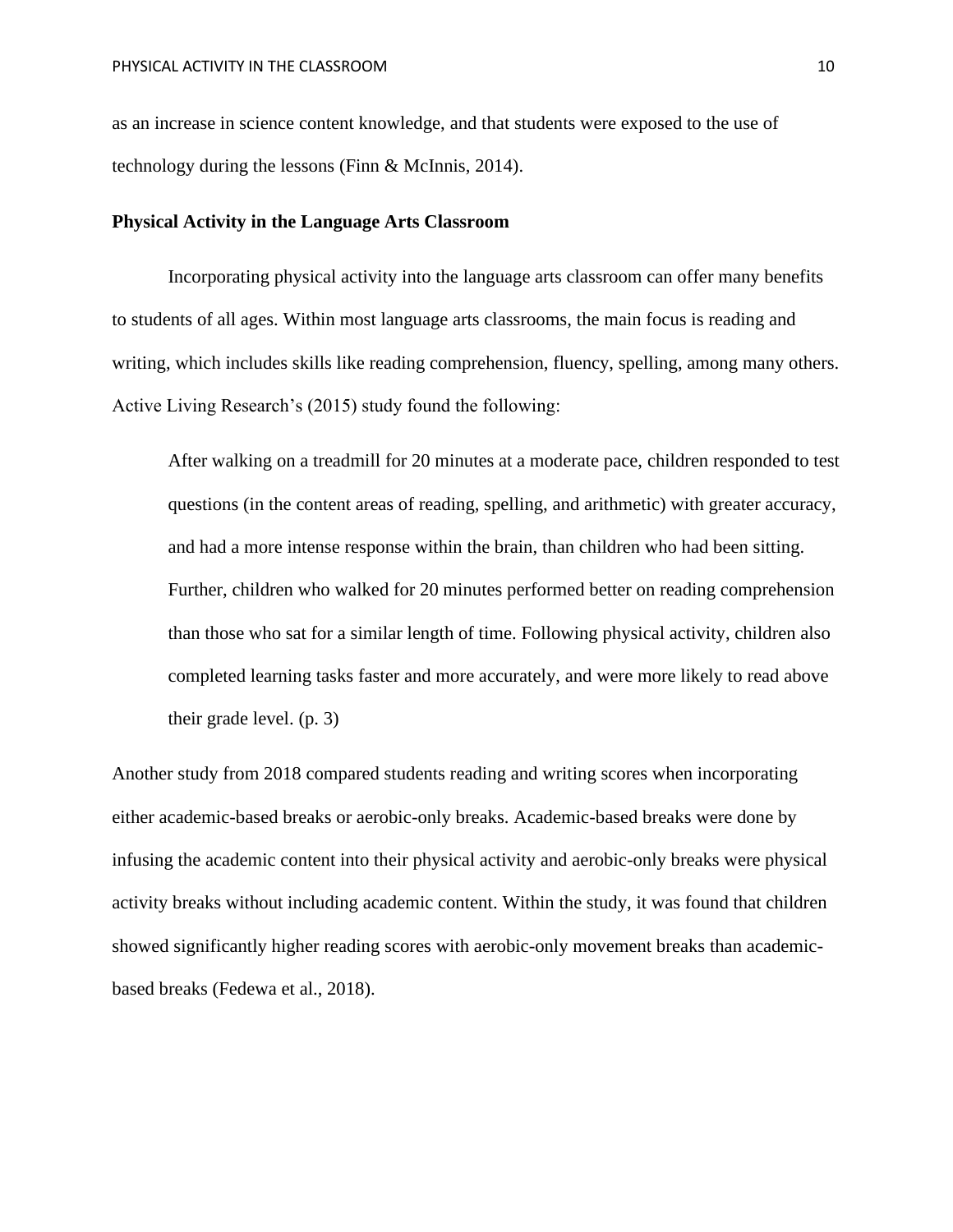#### **Physical Activity in the Social Studies Classroom**

At this time, there have been no findings published regarding this topic that meet the current selection criteria. There have been studies and articles written, however, because of the date of publication they are not able to be considered within this literature review.

## **Results**

After researching four different peer-reviewed articles, it was found that in the elementary grades physical education classes are being reduced to make more time for academics. Because of this, students are spending more time participating in sedentary activities (Podnar et al. 2018). A study showed that 5-minutes of classroom-based physical activity at the elementary level can increase the physical awareness of students and increase students' academic performance (Podnar et al. 2018). Also at the elementary level, it was found that there is a direct and positive correlation between physical activity being systematically implemented within the classrooms and on-task behavior (Podnar et al. 2018). Although limited middle level research has been done on this topic, it was found that students ages 11-12 that participated in physical activity like fitness stations and team games at varied intensities showed greater recall of vocabulary words on memory tasks, which tells us that immediate and delayed memory in middle schoolers may be supported while participating in physical activity within the classroom. It was also found that lessons involving coordination, like balancing and reacting, are associated with better concentration on academic tasks at the middle school level (ALR, 2015). At the high school level, it has been found that only 27.1% of students participate in the recommended amount of physical activity per week and only 29.8% attend a physical education class daily (Stoepker & Dauenhauer, 2020). Also, according to Cornelius et al. (2020), a study showed that utilizing pedal desks within a classroom to increase physical activity did not increase the amount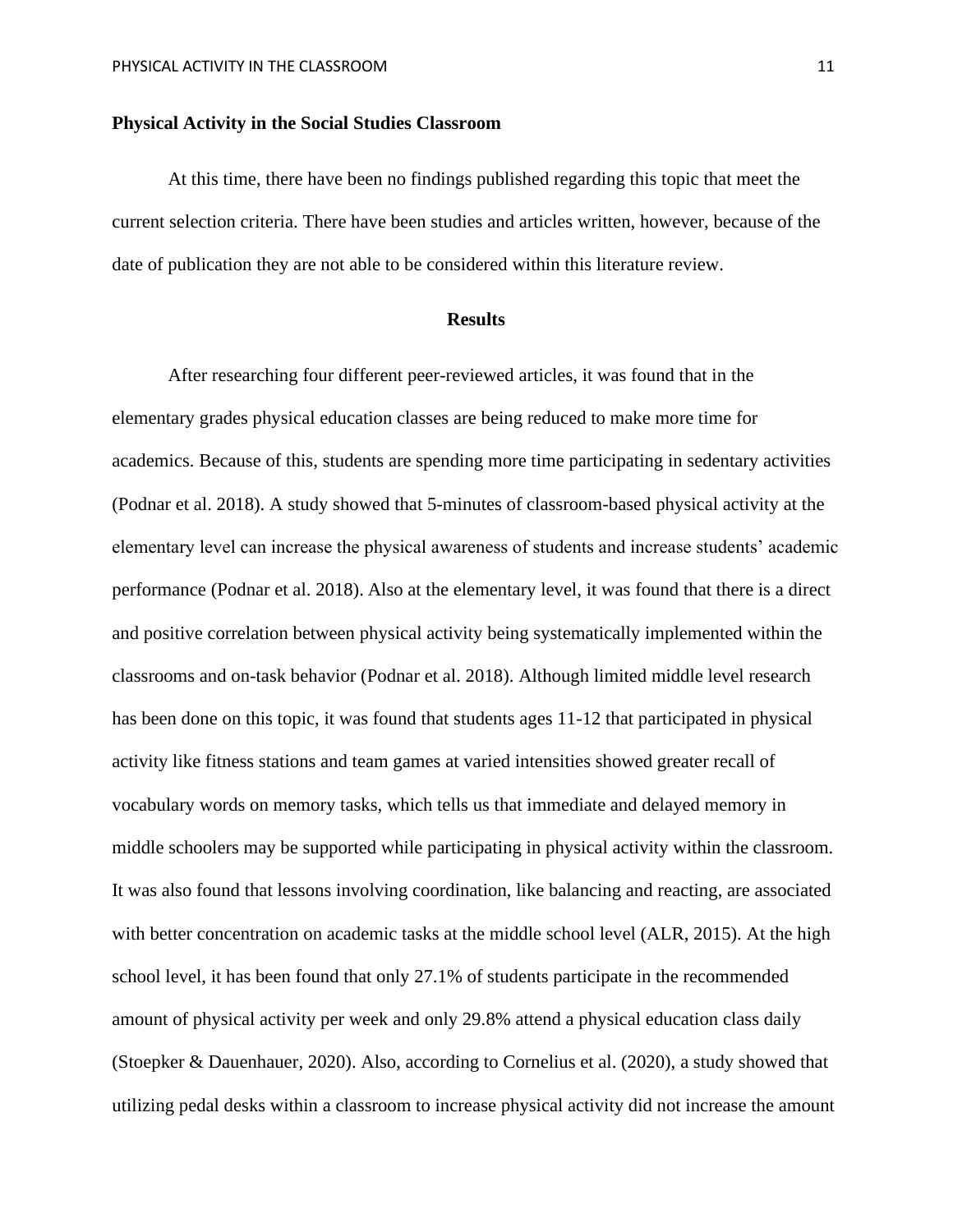of on-task behavior. Because of this, there was no increase in performance. It was inferred that this could have been the result of the academic tasks impacting the ability to pedal while being distracted. Lastly, high school students and teacher were found to disagree on the time of day that physical activity would be implemented as well as the length of time in which it would take during the day. It was, however, found that students and teachers agreed that yoga would be the best and most effective physical activity to incorporate into the classroom at the high school level (Stoepker & Dauenhauer, 2020).

When looking at the various subject areas, the most widely studied among this topic was mathematics. Studies showed that the highest effectiveness was found when physical activity was related to the math curriculum that the students were working with compared to traditional lessons and physical activity breaks that were not related to any math curriculum. According to Mullender-Wijnsma et al. (2016), when students participate in physical activity that is integrated into the math curriculum, it was found that there was greater gain in the mathematics speed test and in general mathematics. These gains were shown to be equivalent to 4 months more learning, over 2 years, by these students compared the students who did not participate in the physical activity. Finn and McInnis (2014) studied a science class that integrated the students' own personal physical activity into the science lesson. It was found that students enjoyed this more than general science lessons because they felt that it improved their alertness, focus, and concentration. Also, teachers felt that because of this integration their students' science inquiry skills improved, they had an increase in knowledge, and they had an increase in technology use (Finn & McInnis 2014). Also, Active Living Research's (2015) study showed the effects of walking for 20 minutes in a language arts class resulted in an increase in accuracy on test questions and students had a more intense response within their brain than the students who did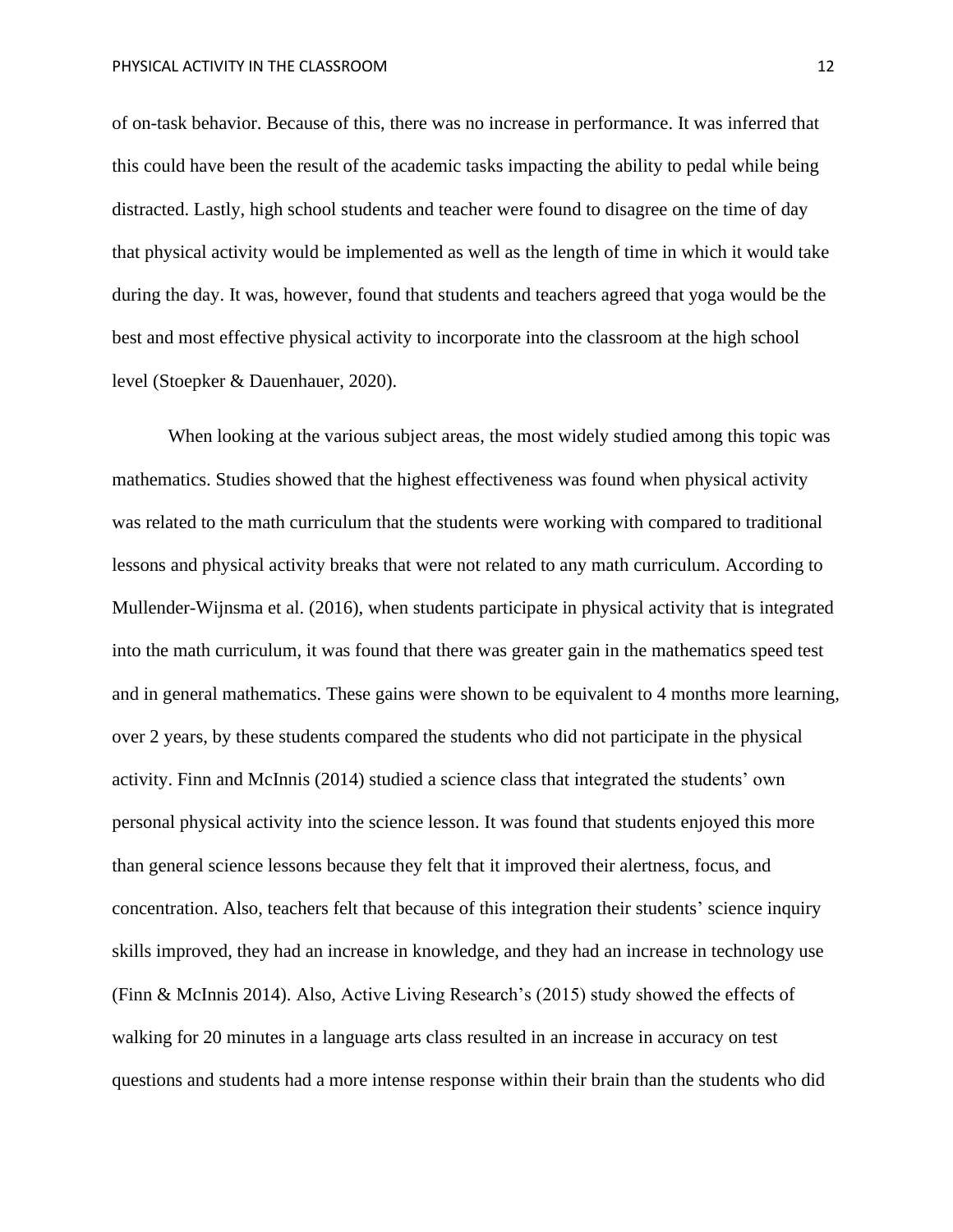not walk. It was also found that students shows significant increase in reading scores with aerobic-only breaks rather than academic-based breaks (Fedewa et al., 2018). This means that within the language arts class, students scored better when their breaks were not related to the academic material.

Overall, the results of multiple studies and research have shown that physical activity is going to benefit students. Even if there is no increase in achievement or performance academically, physical activity being integrated into the classroom will increase the necessary movement that children need because of the low percentage of physical activity breaks during the day that are required. Research shows that higher engagement in students results in higher achievement (Schnitzler et al., 2020). Lastly, incorporating physical activity into the classroom has been shown to result in students having an improvement of concentration, ability to stay ontask, improvement in motivation, and it will also improve performance resulting in higher grades and test scores (CDC, 2019).

#### **Discussion**

The research and findings within this literature review has made me think about the idea of incorporating physical activity into the classroom much more than it ever has. After learning all of the benefits that come along with this integration, it makes me wonder why it isn't more prevalent than it already is. I realize, especially now that I have experienced teaching firsthand, all of the duties and responsibilities that come along with being a teacher, and how it could be a difficult task for teachers to add even more to their plate. However, after learning more about the topic, it is clear that adding this task may end up benefitting students and the class as a whole enough to make the extra time spent planning worth it. When students participate in physical activity in the classroom, whether integrated into the curriculum or not, they are more engaged in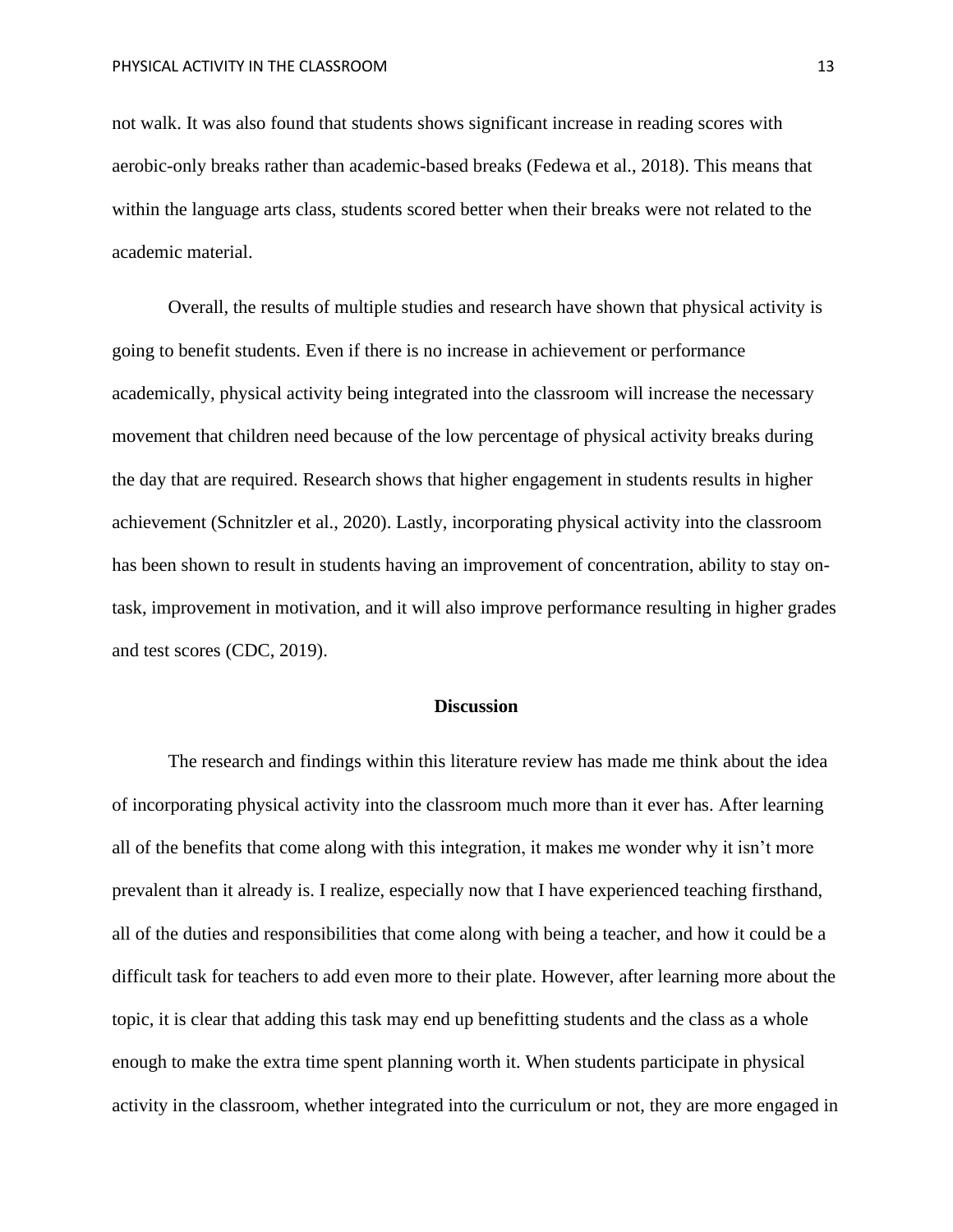what they are doing and will be more likely to continue to be engaged in the academic material they are working with. Because of this, I feel that physical activity in the classroom should be much more prevalent than it currently is. Also, after researching this topic and the various effects it can have on each grade level and subject area, I would say that it is much more easily integrated within the early childhood grade levels. I would say this because at this age, students are more likely to be willing to participate in various physical activities being integrated in their classroom. In my personal experience student teaching in a  $4<sup>th</sup>$  grade class, students get very excited when they are able to get up out of their seat and dance, stretch, or do anything other than sitting still in a chair at a desk. In regard to the subject area, my personal opinion based on experience is that integrating physical activity is most effective when done in a mathematics classroom. Many students and people, of any age, have the preconceived idea that math is a boring and uninteresting subject and teachers tend to struggle to find ways to keep students involved in what they are learning in math. However, incorporating physical activity, whether related to the curriculum or not, can help students associate mathematics with a more exciting and fun feeling rather than a frustrated and unengaged feeling.

The type of physical activity that I find most realistic to implement into the classroom depends on the grade level. Within the elementary grades, I think that implementing physical activity that involves dance or some other type of faster paced activity would be the most effective choice. In my personal experience, students at this age have so much energy that they need to exert and an activity that requires more energy would help them. Also, an activity such as yoga may not be the most realistic at this grade level because it takes more concentration and stillness, which elementary students are not normally known to have. When thinking about the most realistic physical activity for middle grades, I think students would most enjoy participating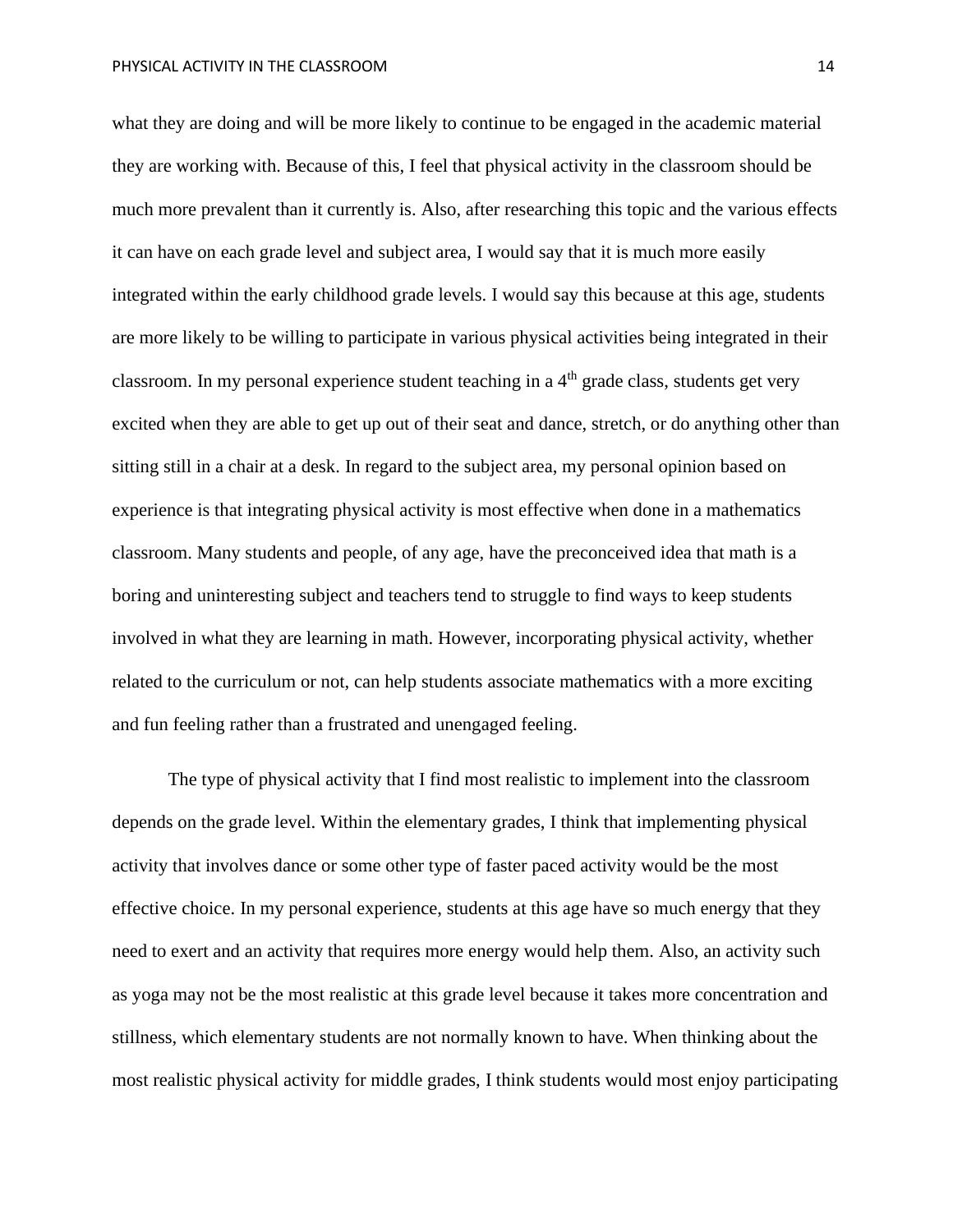in physical activity that is integrate within the curriculum based on the literature review results and personal experience. At this age, students are starting to think certain activities are "uncool" and there may be some pushback on dances, yoga, and various exercises. Because of this, I think that having students choose their own physical activity and incorporating into the classroom material somehow would be the most effective and beneficial way for students around this age. Lastly, for high school students, I think that dances and exercises that require a lot of movement would not be as effective. However, I do think that a mixture of exercises like yoga and stretching along with an integration of students' own personal physical activity like sports or outside exercise could be an effective strategy to increase high school students' engagement in the classroom based on the results of this literature review.

When discussing the idea of incorporating physical activity into classrooms of all grade levels, there becomes the question of: Should it be the decision of the district/administration to implement physical activity, or should it be the individual teacher's decision? In my opinion, it should be a district or administration decision as to what each classroom does in terms of the amount of time that is spent participating in physical activity. By allowing districts to make this decision and not just the individual teachers, I think that it will allow for more equitability within the schools, meaning each student will be receiving equal amount of activity. I do think, however, teachers should be allowed to have a say in what they think works best in their own classroom and what they think benefits their students the most. This will allow teachers to feel more involved while also benefitting the students.

#### **Conclusion**

There are many different ways in which teachers can incorporate physical activity into the classroom and there are many different benefits that come along with doing so. Certain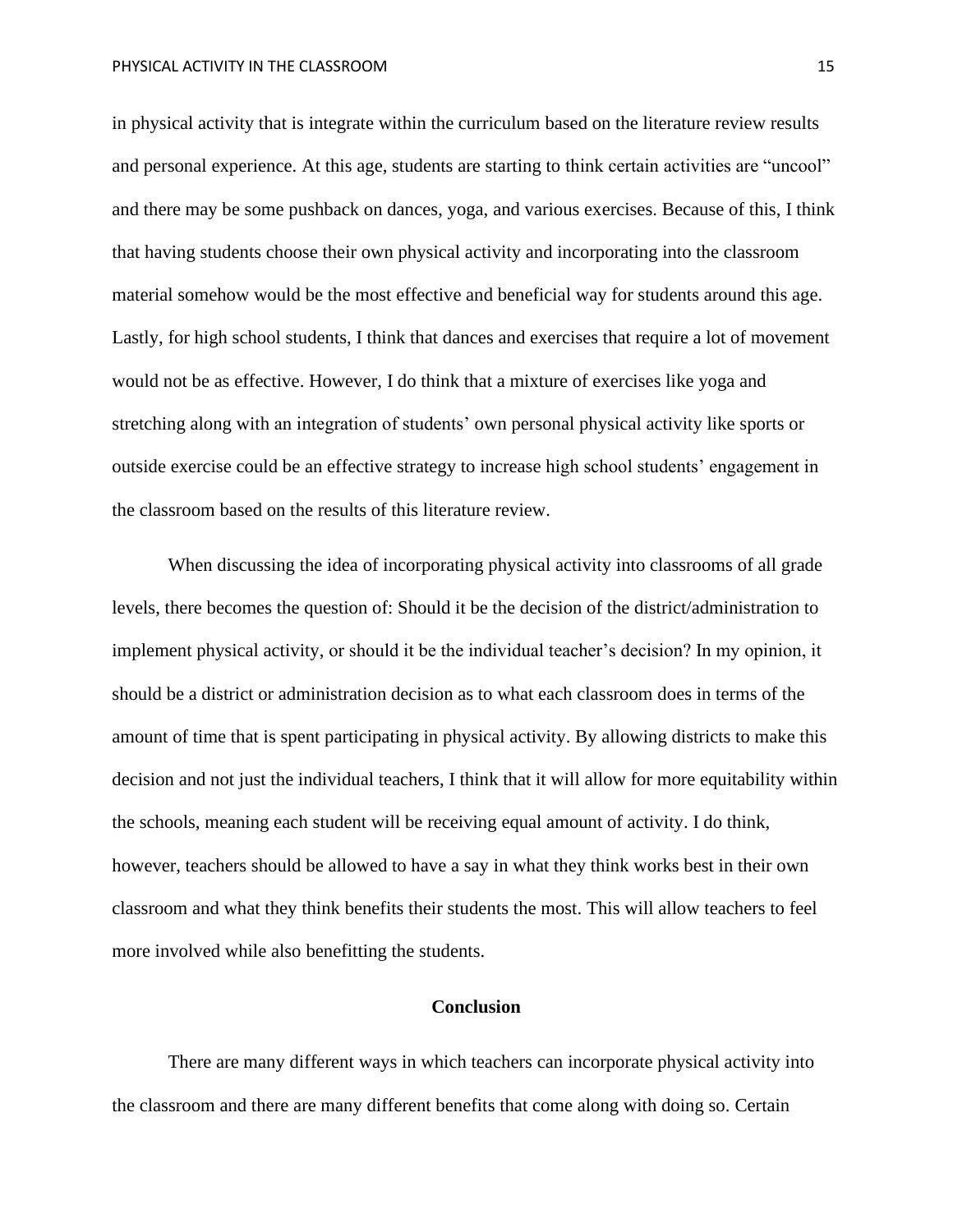physical activity will be more beneficial in certain grade levels than others depending on the age of the students and the type of activity. As we have seen, incorporating physical activity in the classroom can improve concentration, on-task behavior, and even overall test scores at any age and in any subject area. The physical activity being implemented can be connected to the academic material students are working with or it can be completely unrelated. Even if students do not improve academically, they are at least becoming more active during the day and spending less time being sedentary. After seeing the research that has been done on this topic, the benefits seem to speak for themselves. Teachers are always wanting their students to be engaged and having fun, while also learning and incorporating physical activity can help us do just that.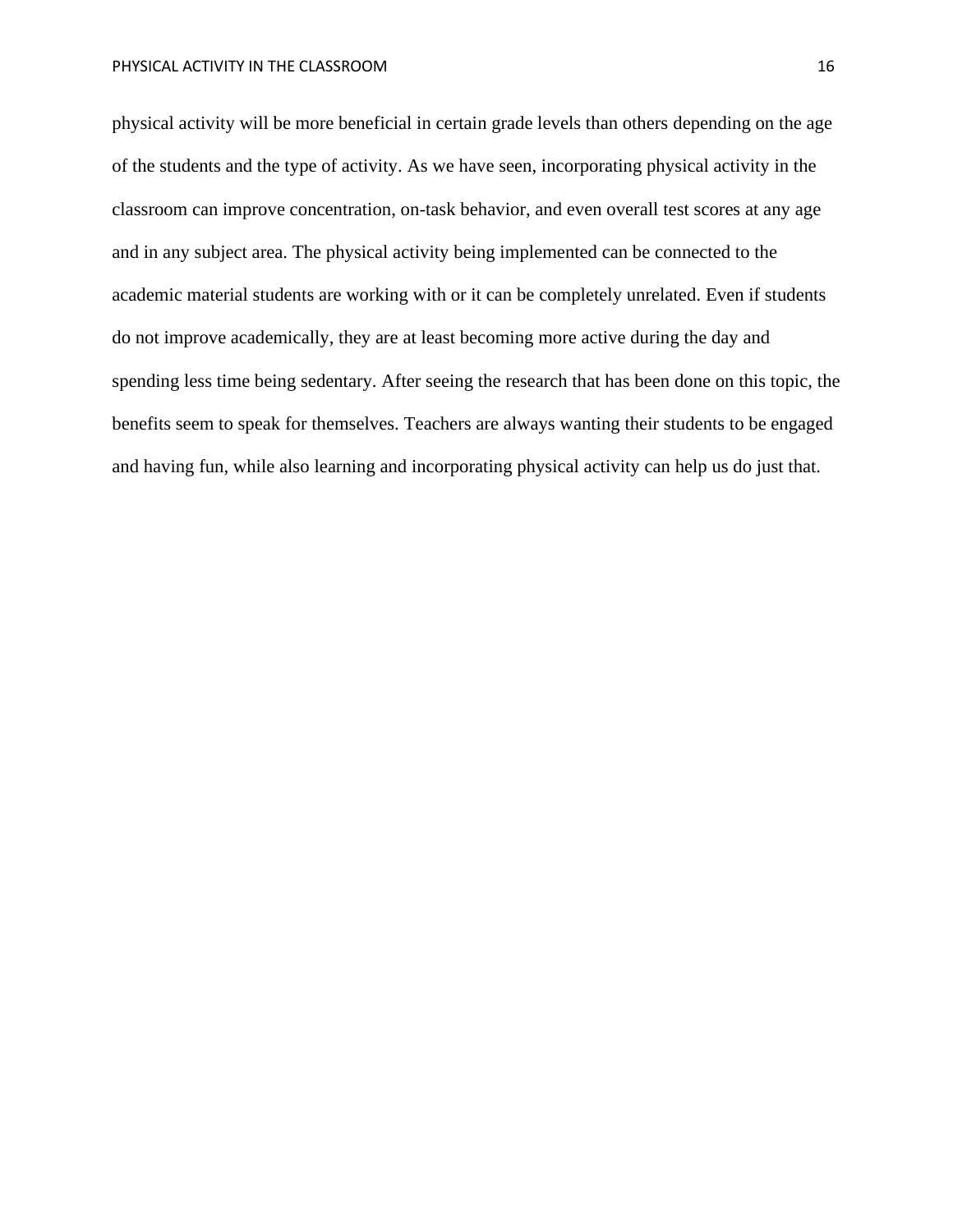#### References

- Active Living Research. (2015). Active education: Growing evidence on physical activity and academic performance. activelivingresearch.org. Retrieved April 16, 2022, from [https://activelivingresearch.org/sites/activelivingresearch.org/files/ALR\\_Brief\\_ActiveEdu](https://activelivingresearch.org/sites/activelivingresearch.org/files/ALR_Brief_ActiveEdu) [cation\\_Jan2015.pdf](https://activelivingresearch.org/sites/activelivingresearch.org/files/ALR_Brief_ActiveEdu)
- Centers for Disease Control and Prevention. (2019, May 29). *Classroom physical activity*. [Retrieved from https://www.cdc.gov/healthyschools/physicalactivity/classroom-pa.htm](file:///C:/Users/laure/Desktop/Retrieved%20from%20https:/www.cdc.gov/healthyschools/physicalactivity/classroom-pa.htm)
- Centers for Disease Control and Prevention. (2018). Strategies for Classroom Physical Activity in Schools. Atlanta, GA: Centers for Disease Control and Prevention, US Dept of Health and Human Services.
- Cornelius, C., Fedewa, A., & Toland, M. (2020). A classroom-based physical activity intervention for adolescents: Is there an effect on self-efficacy, physical activity, and ontask behavior. Health Psychology Report, 8(4), 408–427. <https://czasopisma.bg.ug.edu.pl/index.php/HPR/article/view/5414>
- Fedewa, A. L., Fettrow, E., Erwin, H., Ahn, S., & Farook, M. (2018). Academic-Based and Aerobic-Only Movement Breaks: Are There Differential Effects on Physical Activity and Achievement? Research Quarterly for Exercise & Sport, 89(2), 153–163. https://doiorg.ezproxy.uakron.edu:2443/10.1080/02701367.2018.1431602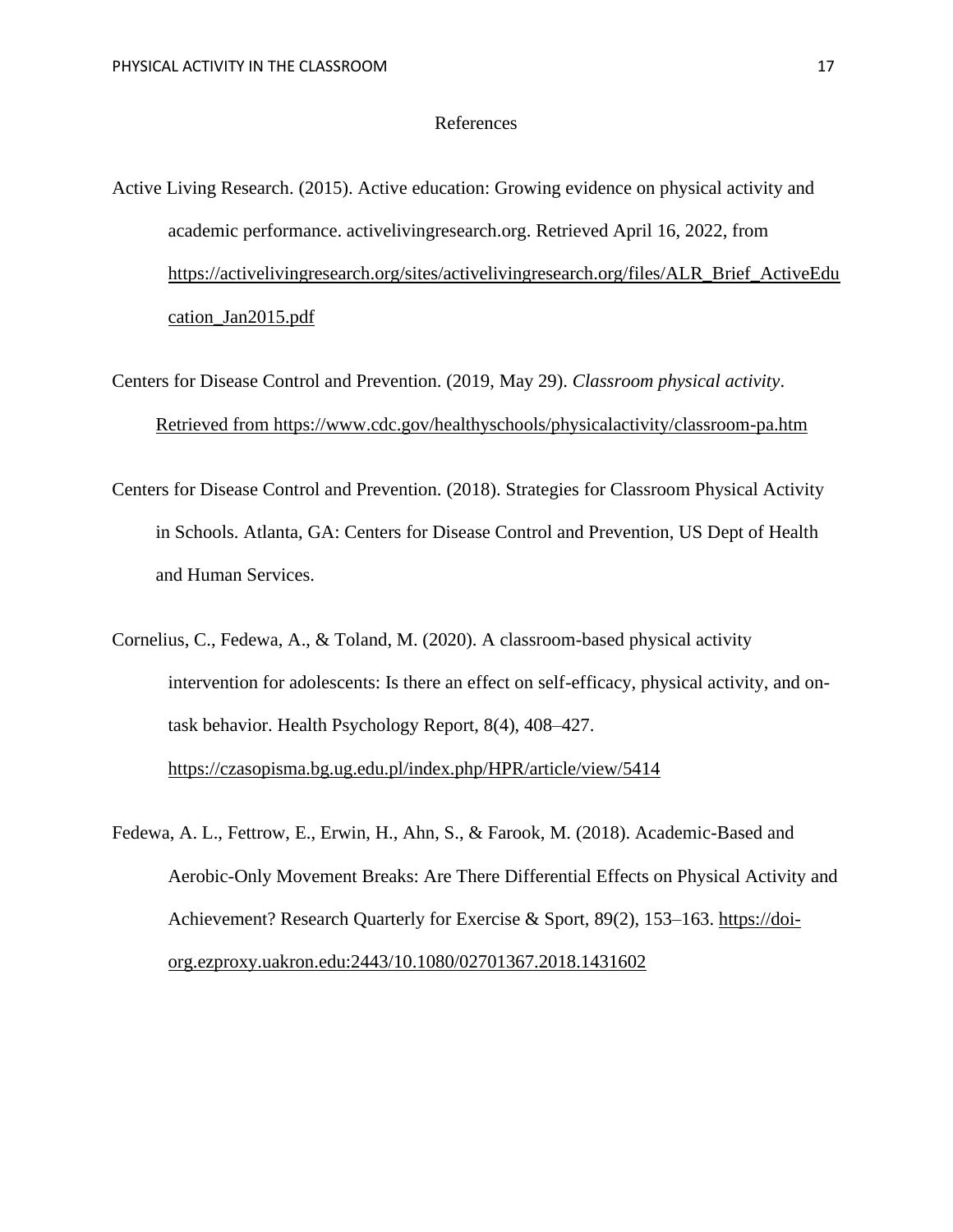- Finn, K. E., & McInnis, K. J. (2014). Teachers' and Students' Perceptions of the Active Science Curriculum: Incorporating Physical Activity into Middle School Science Classrooms. Physical Educator, 71(2), 234–253.
- Mavilidi, M. F., & Vazou, S. (2021). Classroom-based physical activity and math performance: Integrated physical activity or not? Acta Paediatrica, 110(7), 2149–2156. https://doiorg.ezproxy.uakron.edu:2443/10.1111/apa.15860
- Mullender-Wijnsma, M., MS, Hartman, E., PhD, de Greeff, J. MS, Doolaard, S., PhD, Bosker, R., PhD, Visscher, C., PhD. (2016). Physically Active Math and Language Lessons Improve Academic Achievement: A Cluster Randomized Controlled Trial. *Pediatrics,*  137(3), 1-9.
- Podnar, H., Novak, D., & Radman, I. (2018). Effects of a 5-minute Classroom-Based Physical Activity on On-Task Behavior and Physical Activity Levels. *Kinesiology, 50*(2), 251-259. <https://doi-org.ezproxy.uakron.edu:2443/10.26582/k.50.2.17>
- Schnitzler, K., Holzberger, D., & Seidel, T. (2020). *All better than being disengaged: Student engagement patterns and their relations to academic self-concept and achievement*, *36*(1), 1-26.
- Stoepker, P., & Dauenhauer, B. (2020). Secondary Student and Teacher Perceptions of Classroom Physical Activity. Physical Educator, 77(5), 813–828. https://doiorg.ezproxy.uakron.edu:2443/10.18666/TPE-2020-V77-I5-10108